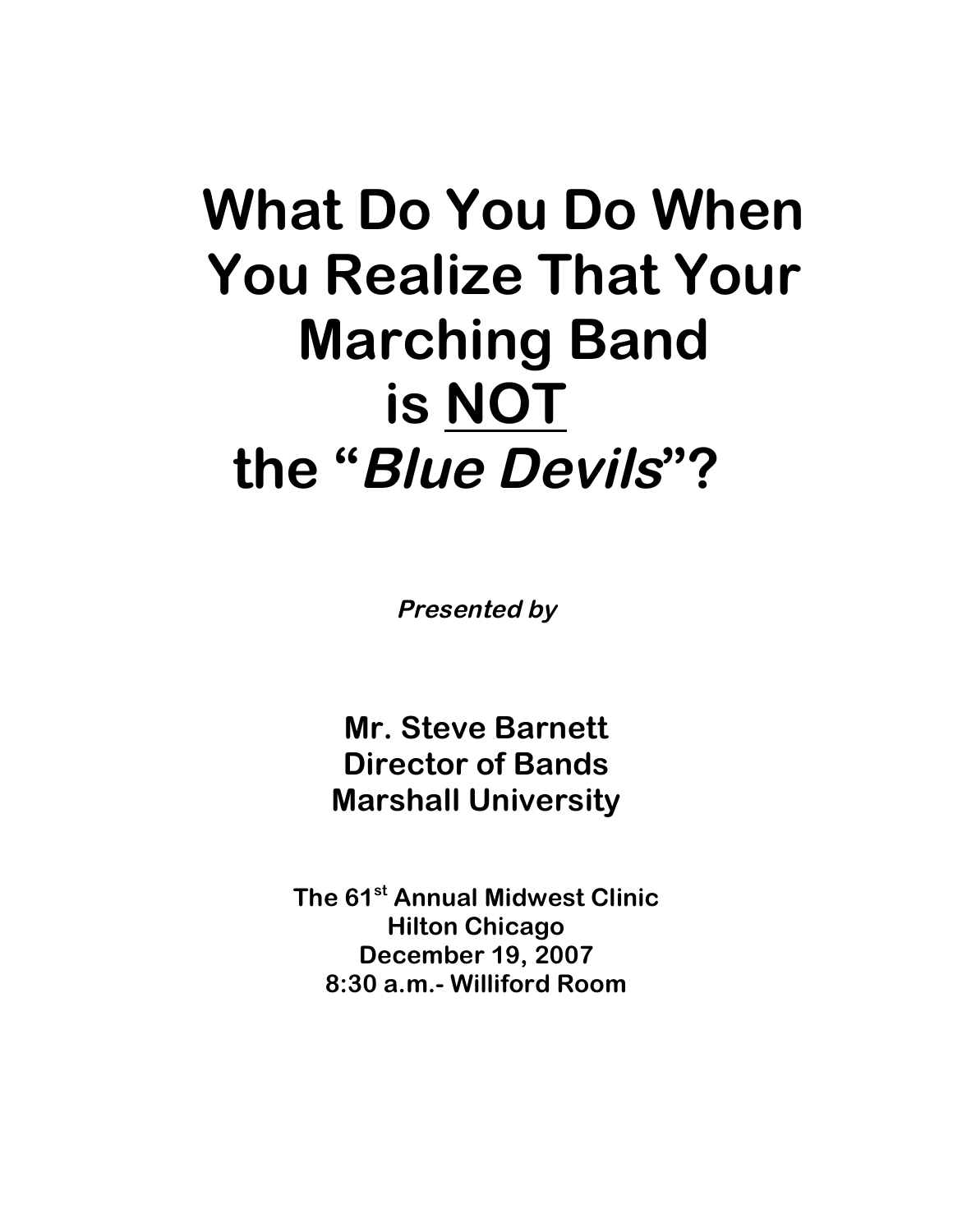## *What Do You Do When You Realize That Your Marching Band is NOT the "Blue Devils"?*

### *Presented by*

Steve Barnett Director of Bands Marshall University

*\*\*Do not ask the students to do more than they are capable of doing well.*

I. A Program Based on Sound Playing Fundamentals

- A. Use a good warm-up daily
	- Correct breathing, proper embouchure and tone production, tonguing and scale exercises, ensemble flexibility using lip slur exercises, pitch matching exercises, long tone exercises for pitch stabilization and balance at all dynamic levels and chorale ensemble playing for pitch, blend and balance.
- B. Good posture and horn position while standing or sitting
- C. Emphasize intonation, balance, tone quality and blend just as you would in concert band.
- D. Good warm-ups available to purchase or make up your own
- II. A Program Based on Sound Marching Fundamentals

A. Fundamentals should be emphasized every rehearsal during the marching season, not just at the first day of band camp.

B. Teach only the fundamentals that are going to be used in the show. Add more as needed.

C. Individual demeanor, horn carriage and body carriage- both standing still and marching

- D. Work for a uniform "style".
- E. Basic marching fundamentals that I teach first
	- 1. Attention- heels and toes together
	- 2. Parade Rest
	- 3. Mark Time- low
	- 4. 4 ct. and 8 ct. slow turn to the right and left
	- 5. "Glide" step- 8-to-5, half, adjusted
	- 6. Backward step- 8-to-5, half, adjusted
	- 7. Slides- left/right, backwards/forward, hip pivot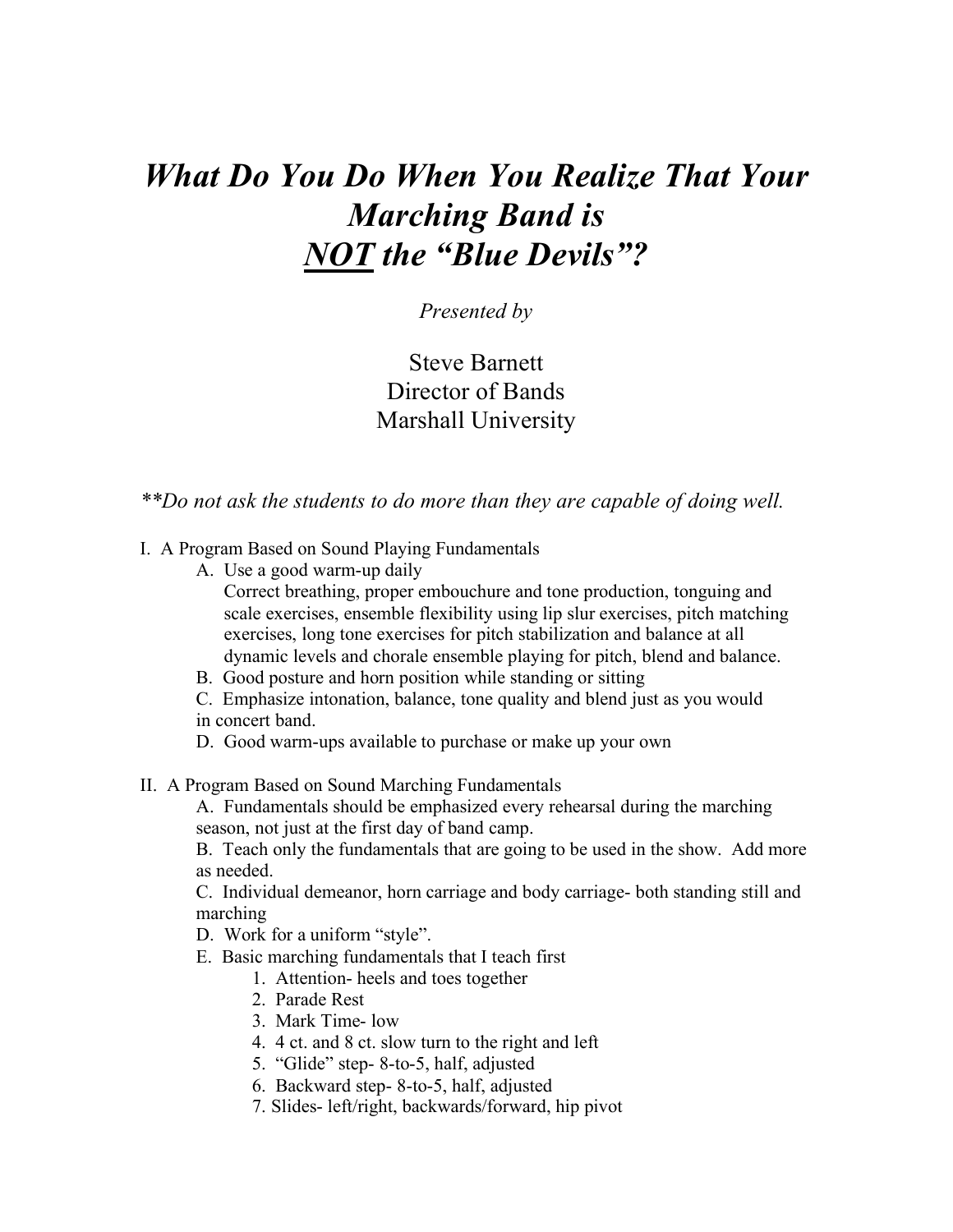- III. Selecting Your Music (Do not "over pick"!)
	- A. Does the music fit your band?
		- 1. Instrumentation- (3 tpt. parts vs. 2 tpt. parts, etc….)
		- 2. Playing ability- grade level
		- 3. Strengths and weaknesses- individuals, sections
		- 4. Other factors- keys, endurance, range, scoring (thin, blocked, power)
	- B. What to play?
		- 1. What do your students like? …..selling it to your students
		- 2. Would your music appeal to your audience?
		- 3. Would your music be appropriate for the contests/festivals that you plan to enter?
	- C. Does the selection fit your needs in the total show "package"?
		- 1. Opener, closer, drum feature etc……
		- 2. Does it provide contrast from the other music that you have selected?
		- 3. Is it the right length?
	- D. Stock music vs. custom arrangements- You will need to edit most tunes to fit your band and your show.

\*\*Is EVERYONE going to be playing the arrangement?

E. Be careful of "package shows". Whose band are they written for? You normally have to make many adjustments to both music and drill to make them work for you. However, they still can be useful and effective.

#### IV. Writing or Selecting Your Drill (Not Too HARD!)

A. Does the drill fit the music?

1. Design- flow, "hard" forms, "soft" forms, crescendos, decrescendos, contrasts, dynamics of the music

2. Phrasing- Do the counts in the drill match up with the counts in the musical phrasing? (Ex.- -2- 16ct. phrases and a 24 ct. drill)

- B. What interval(s) should I use?
	- 1. I like a 3-step interval for many situations.

2. 2-step is too small and 4-step is too large to use all of the time, but can be very effective when used in combination for an effect. (joining then exploding out)

3. Do not use a 3.82 interval on form 3 and a 2.76 interval on form 4. Computer drill design programs allow you to key in the number of positions and it will automatically place the people in the form. This presents a huge problem in "cleaning" the drill. USE CONSISTENT INTERVAL SIZE.

C. Individual demand- step size, rate of the drill move, music difficulty while moving, slides, tempo of the music, recovery time from previous move

D. Instrument placement for balance and confidence

E. Time in motion vs. stop time vs. recovery time- short, choppy drill phrases with sudden stops and starts are much harder to clean than longer, more flowing phrases (a kaleidoscopic effect)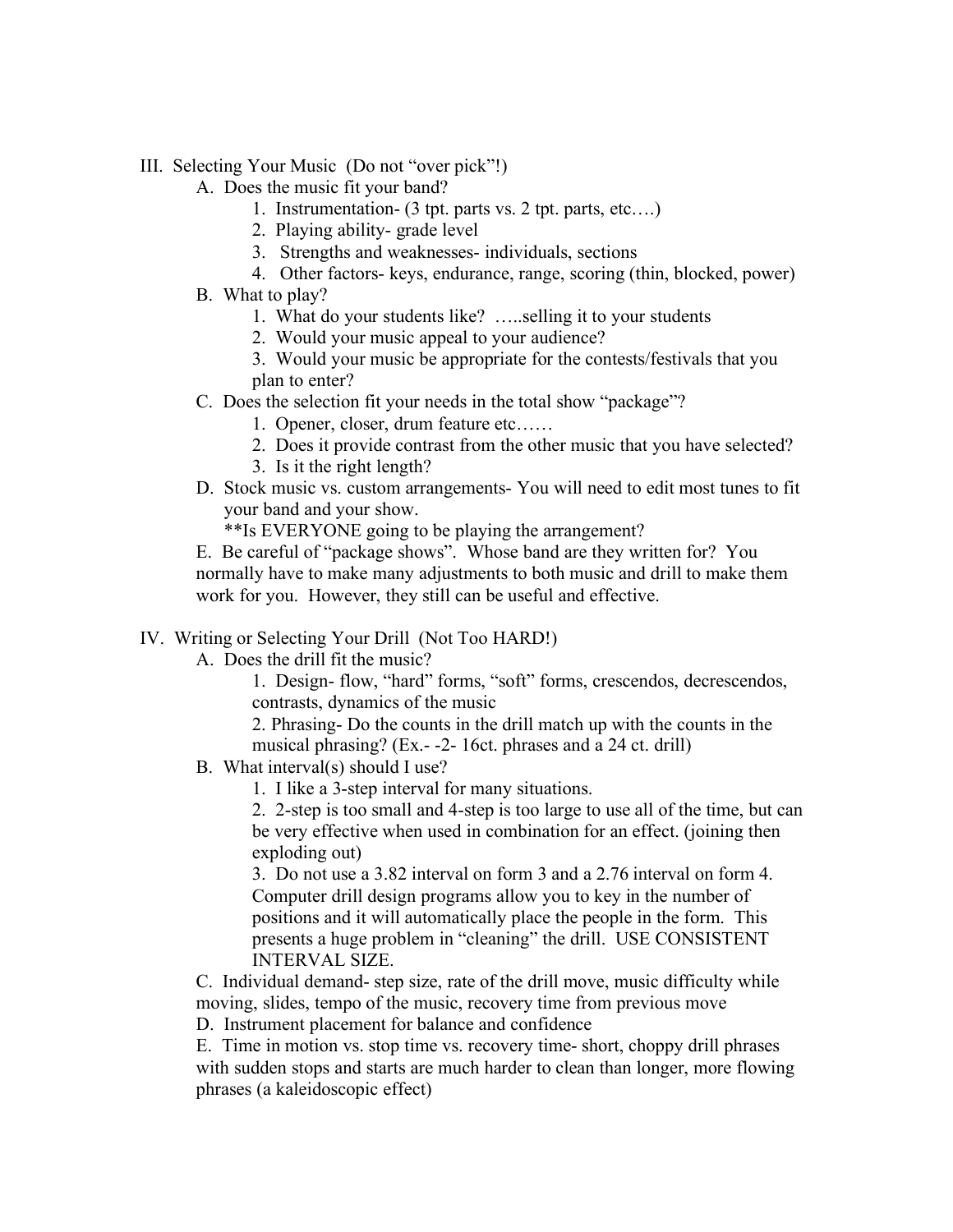- F. Having strong leaders in key places
	- 1. Do not put your weakest marcher leading a line on a key move.
	- 2. Do not put a 4 foot 2 inch flute player on the end of a gate turn taking
	- 3-to-5 steps backwards.
- V. Color Guard

A. Get someone to choreograph and teach routines….flag camp, band camp, during the fall semester

- B. Selecting the equipment
	- 1. Fits the music, drill, size of band, interval, size of flag members
	- 2. Length of pole, size of flag they need to be proportional
	- 3. Specialty equipment for variety and uniqueness
- C. Selecting the uniforms
	- 1. Are they flattering to all flag members?
	- 2. Do they compliment the band? ….. not detract from it…

D. Routines based on fundamentals, written to counts, phrased with the music and drill

E. Routines can be effective without being hard.

F. Drill before routine- Be careful of high demand because of the marching requirement. Make sure that the routine can be executed while marching the drill.

#### VI. Color Guard Placement

- A. Not too close to the back of the band- minimum of 12 to 16 steps
- B. Intervals appropriate to form, equipment and music
- C. Use a variety of formations and placement. (not an arc in the back for the entire show) Tie the guard in with the band forms in a variety of ways.

D. My "pet peeve"- having equipment laying all over the field, being stepped on and helpers running through the band setting out or retrieving equipment…frame the field with preset equipment or use screens to hide equipment changes. Equipment changes must be written in the drill and planned.